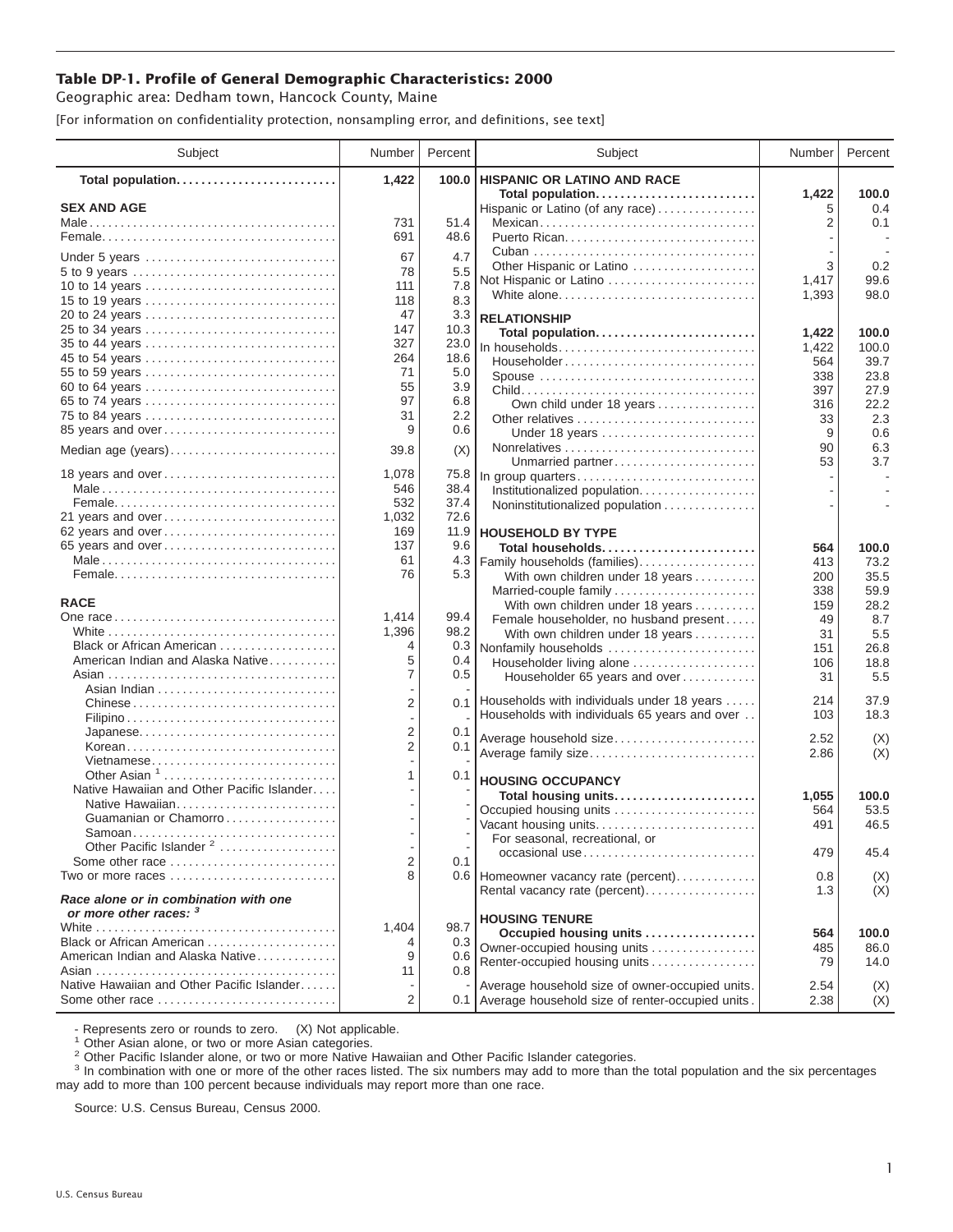## **Table DP-2. Profile of Selected Social Characteristics: 2000**

Geographic area: Dedham town, Hancock County, Maine

[Data based on a sample. For information on confidentiality protection, sampling error, nonsampling error, and definitions, see text]

| Subject                                                                       | Number         | Percent       | Subject                                                                   | Number               | Percent    |
|-------------------------------------------------------------------------------|----------------|---------------|---------------------------------------------------------------------------|----------------------|------------|
| <b>SCHOOL ENROLLMENT</b>                                                      |                |               | <b>NATIVITY AND PLACE OF BIRTH</b>                                        |                      |            |
| Population 3 years and over                                                   |                |               | Total population                                                          | 1,417                | 100.0      |
| enrolled in school                                                            | 344            |               |                                                                           | 1,399                | 98.7       |
| Nursery school, preschool                                                     | 19             | 5.5           | Born in United States                                                     | 1,395                | 98.4       |
| Kindergarten                                                                  | $\overline{7}$ | 2.0           | State of residence                                                        | 1,069                | 75.4       |
| Elementary school (grades 1-8)                                                | 162            | 47.1          | Different state                                                           | 326                  | 23.0       |
| High school (grades 9-12)                                                     | 117            | 34.0          | Born outside United States                                                | 4                    | 0.3        |
| College or graduate school                                                    | 39             | 11.3          | Foreign born                                                              | 18                   | 1.3        |
|                                                                               |                |               | Entered 1990 to March 2000                                                | 4                    | 0.3        |
| <b>EDUCATIONAL ATTAINMENT</b><br>Population 25 years and over                 |                | 100.0         | Naturalized citizen                                                       | 11<br>$\overline{7}$ | 0.8<br>0.5 |
| Less than 9th grade                                                           | 1,003<br>17    | 1.7           |                                                                           |                      |            |
| 9th to 12th grade, no diploma                                                 | 63             | 6.3           | <b>REGION OF BIRTH OF FOREIGN BORN</b>                                    |                      |            |
| High school graduate (includes equivalency)                                   | 331            | 33.0          | Total (excluding born at sea)                                             | 18                   | 100.0      |
| Some college, no degree                                                       | 185            | 18.4          |                                                                           | $\overline{7}$       | 38.9       |
| Associate degree                                                              | 101            | 10.1          |                                                                           |                      |            |
| Bachelor's degree                                                             | 196            | 19.5          |                                                                           | $\overline{2}$       | 11.1       |
| Graduate or professional degree                                               | 110            | 11.0          |                                                                           |                      |            |
|                                                                               |                |               |                                                                           | $\overline{7}$       | 38.9       |
| Percent high school graduate or higher<br>Percent bachelor's degree or higher | 92.0<br>30.5   | (X)<br>(X)    | Northern America                                                          | 2                    | 11.1       |
|                                                                               |                |               | <b>LANGUAGE SPOKEN AT HOME</b>                                            |                      |            |
| <b>MARITAL STATUS</b>                                                         |                |               | Population 5 years and over                                               | 1,358                | 100.0      |
| Population 15 years and over                                                  | 1,164          | 100.0         | English only                                                              | 1,313                | 96.7       |
| Never married                                                                 | 295            | 25.3          | Language other than English                                               | 45                   | 3.3        |
| Now married, except separated                                                 | 710            | 61.0          | Speak English less than "very well"                                       | 8                    | 0.6        |
| Separated                                                                     | 9              | 0.8           | Spanish                                                                   | 3                    | 0.2        |
|                                                                               | 51             | 4.4           | Speak English less than "very well"                                       |                      |            |
|                                                                               | 42             | 3.6           | Other Indo-European languages                                             | 37<br>6              | 2.7<br>0.4 |
|                                                                               | 99             | 8.5           | Speak English less than "very well"<br>Asian and Pacific Island languages |                      |            |
|                                                                               | 47             | 4.0           | Speak English less than "very well"                                       |                      |            |
| <b>GRANDPARENTS AS CAREGIVERS</b>                                             |                |               |                                                                           |                      |            |
| Grandparent living in household with                                          |                |               | <b>ANCESTRY (single or multiple)</b>                                      |                      |            |
| one or more own grandchildren under                                           |                |               | Total population                                                          | 1,417                | 100.0      |
|                                                                               | 13             | 100.0         | Total ancestries reported                                                 | 1,457                | 102.8      |
| Grandparent responsible for grandchildren                                     | 4              | 30.8          |                                                                           |                      |            |
|                                                                               |                |               |                                                                           | 2<br>9               | 0.1        |
| <b>VETERAN STATUS</b>                                                         |                |               |                                                                           | 25                   | 0.6<br>1.8 |
| Civilian population 18 years and over                                         | 1,072          | 100.0         |                                                                           | 331                  | 23.4       |
| Civilian veterans                                                             | 161            | 15.0          | French (except Basque) <sup>1</sup>                                       | 148                  | 10.4       |
|                                                                               |                |               | French Canadian <sup>1</sup>                                              | 55                   | 3.9        |
| <b>DISABILITY STATUS OF THE CIVILIAN</b><br>NONINSTITUTIONALIZED POPULATION   |                |               |                                                                           | 102                  | 7.2        |
| Population 5 to 20 years                                                      | 330            | 100.0         |                                                                           | 2                    | 0.1        |
| With a disability                                                             | 20             | 6.1           |                                                                           |                      |            |
| Population 21 to 64 years                                                     | 893            | 100.0         |                                                                           | 233                  | 16.4       |
|                                                                               |                |               |                                                                           | 69                   | 4.9        |
| With a disability<br>Percent employed                                         | 109<br>63.3    | 12.2<br>(X)   |                                                                           | 2                    | 0.1        |
| No disability                                                                 | 784            | 87.8          | Norwegian                                                                 | 4                    | 0.3        |
| Percent employed                                                              | 86.2           | (X)           |                                                                           | 43                   | 3.0        |
|                                                                               | 132            |               |                                                                           | $\overline{2}$       |            |
| Population 65 years and over                                                  | 52             | 100.0<br>39.4 |                                                                           | 54                   | 0.1<br>3.8 |
| With a disability                                                             |                |               |                                                                           | 68                   | 4.8        |
| <b>RESIDENCE IN 1995</b>                                                      |                |               |                                                                           | 2                    | 0.1        |
| Population 5 years and over                                                   | 1,358          | 100.0         | Subsaharan African                                                        |                      |            |
| Same house in 1995                                                            | 911            | 67.1          |                                                                           | 25                   | 1.8        |
| Different house in the U.S. in 1995                                           | 441            | 32.5          |                                                                           | 2                    | 0.1        |
| Same county                                                                   | 126            | 9.3           |                                                                           |                      |            |
|                                                                               | 315            | 23.2          | United States or American                                                 | 117                  | 8.3        |
|                                                                               | 245            | 18.0          |                                                                           | 9                    | 0.6        |
| Different state                                                               | 70             | 5.2           | West Indian (excluding Hispanic groups)                                   |                      |            |
| Elsewhere in 1995                                                             | 6              | 0.4           | Other ancestries                                                          | 153                  | 10.8       |

-Represents zero or rounds to zero. (X) Not applicable. 1 The data represent a combination of two ancestries shown separately in Summary File 3. Czech includes Czechoslovakian. French includes Alsatian. French Canadian includes Acadian/Cajun. Irish includes Celtic.

Source: U.S. Bureau of the Census, Census 2000.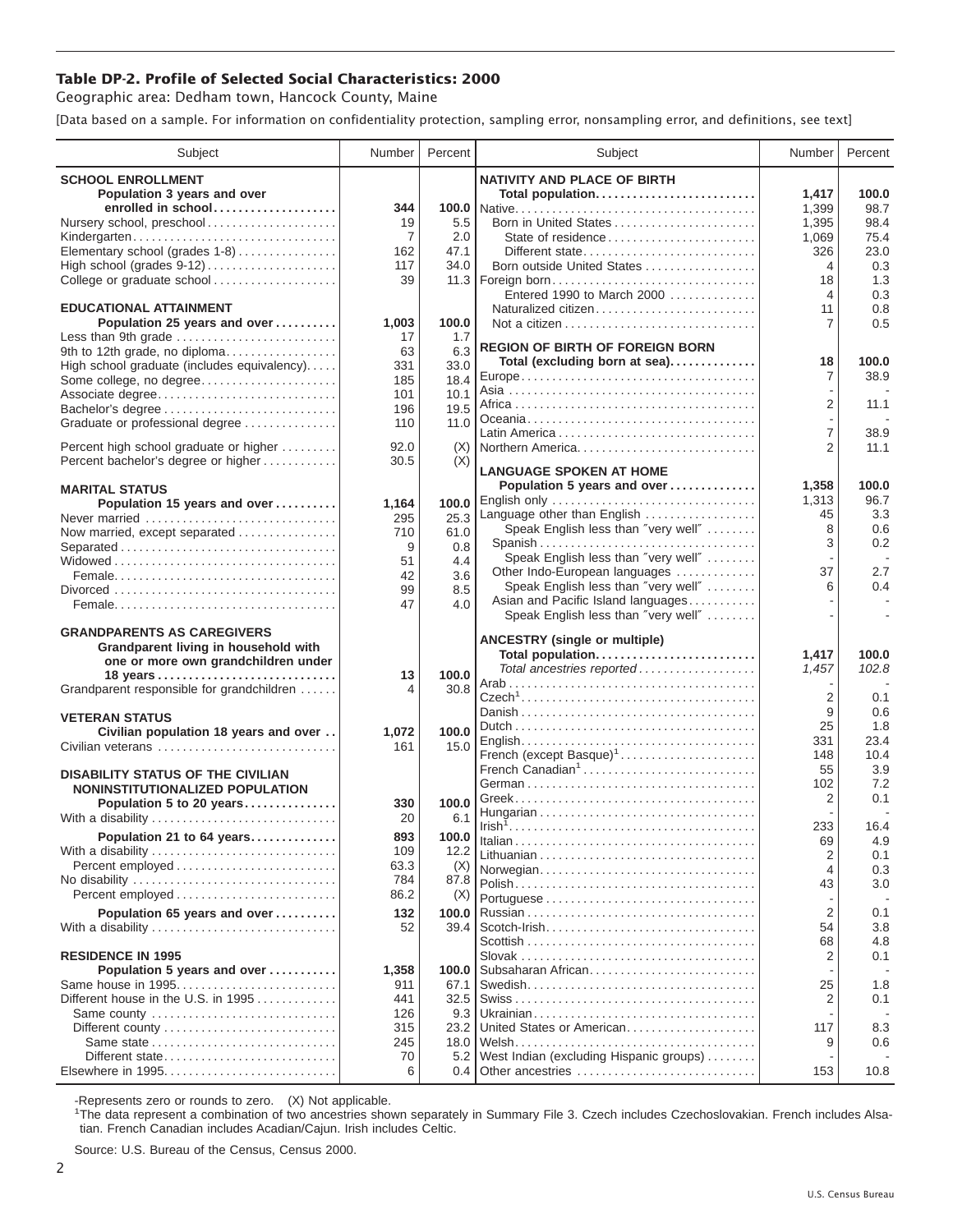## **Table DP-3. Profile of Selected Economic Characteristics: 2000**

Geographic area: Dedham town, Hancock County, Maine [Data based on a sample. For information on confidentiality protection, sampling error, nonsampling error, and definitions, see text]

| Subject                                                                                                                           | Number | Percent | Subject                                                                                | Number         | Percent     |
|-----------------------------------------------------------------------------------------------------------------------------------|--------|---------|----------------------------------------------------------------------------------------|----------------|-------------|
| <b>EMPLOYMENT STATUS</b>                                                                                                          |        |         | <b>INCOME IN 1999</b>                                                                  |                |             |
| Population 16 years and over                                                                                                      | 1,140  | 100.0   | Households                                                                             | 550            | 100.0       |
| In labor force                                                                                                                    | 824    | 72.3    | Less than \$10,000                                                                     | 27             | 4.9         |
| Civilian labor force                                                                                                              | 821    | 72.0    | $\frac{1}{2}$ \$10,000 to \$14,999                                                     | 28             | 5.1         |
| Employed                                                                                                                          | 795    |         |                                                                                        | 58             | 10.5        |
|                                                                                                                                   | 26     |         | 2.3 $\frac{1}{25,000}$ to \$34,999                                                     | 75             | 13.6        |
| Percent of civilian labor force                                                                                                   | 3.2    | (X)     | $\frac{1}{2}$ \$35,000 to \$49,999                                                     | 97             | 17.6        |
|                                                                                                                                   | 3      |         |                                                                                        | 123            | 22.4        |
| Not in labor force                                                                                                                | 316    |         |                                                                                        | 72             | 13.1        |
| Females 16 years and over                                                                                                         | 569    | 100.0   | \$100,000 to \$149,999                                                                 | 51             | 9.3         |
| In labor force                                                                                                                    | 383    | 67.3    | \$150,000 to \$199,999                                                                 | 8              | 1.5         |
| Civilian labor force                                                                                                              | 383    | 67.3    | \$200,000 or more                                                                      | 11             | 2.0         |
| Employed                                                                                                                          | 374    | 65.7    | Median household income (dollars)                                                      | 47,917         | (X)         |
|                                                                                                                                   |        |         |                                                                                        |                |             |
| Own children under 6 years                                                                                                        | 80     | 100.0   | With earnings                                                                          | 470            | 85.5        |
| All parents in family in labor force                                                                                              | 54     | 67.5    | Mean earnings (dollars) <sup>1</sup>                                                   | 60,253         | (X)         |
| <b>COMMUTING TO WORK</b>                                                                                                          |        |         | With Social Security income                                                            | 120            | 21.8        |
| Workers 16 years and over                                                                                                         | 771    | 100.0   | Mean Social Security income $(dollars)^1$                                              | 10,695         | (X)         |
| Car, truck, or van - - drove alone                                                                                                | 642    | 83.3    | With Supplemental Security Income                                                      | 12             | 2.2         |
| Car, truck, or van - - carpooled                                                                                                  | 81     | 10.5    | Mean Supplemental Security Income                                                      |                |             |
| Public transportation (including taxicab)                                                                                         |        |         | $\text{(dollars)}^1 \dots \dots \dots \dots \dots \dots \dots \dots \dots \dots \dots$ | 3,333          | (X)         |
|                                                                                                                                   | 10     | 1.3     | With public assistance income                                                          | 21<br>819      | 3.8         |
| Other means                                                                                                                       | 5      |         | Mean public assistance income $(dollars)^1 \ldots$ .<br>0.6 With retirement income     | 86             | (X)<br>15.6 |
| Worked at home                                                                                                                    | 33     | 4.3     | Mean retirement income $(dollars)1$                                                    | 9,010          | (X)         |
| Mean travel time to work $(minutes)^1$                                                                                            | 27.0   | (X)     |                                                                                        |                |             |
|                                                                                                                                   |        |         | Families                                                                               | 411            | 100.0       |
| <b>Employed civilian population</b>                                                                                               |        |         | Less than \$10,000                                                                     | 12             | 2.9         |
| 16 years and over                                                                                                                 | 795    |         |                                                                                        | 11             | 2.7         |
| <b>OCCUPATION</b>                                                                                                                 |        |         | \$15,000 to \$24,999                                                                   | 42             | 10.2        |
| Management, professional, and related                                                                                             |        |         | \$25,000 to \$34,999                                                                   | 52             | 12.7        |
| occupations                                                                                                                       | 285    |         | $35.8$ \\ \$35,000 to \$49,999                                                         | 73             | 17.8        |
| Service occupations                                                                                                               | 98     |         |                                                                                        | 102            | 24.8        |
| Sales and office occupations                                                                                                      | 229    |         |                                                                                        | 63             | 15.3        |
| Farming, fishing, and forestry occupations                                                                                        | 6      |         |                                                                                        | 41             | 10.0        |
| Construction, extraction, and maintenance                                                                                         |        |         | \$150,000 to \$199,999                                                                 | $\overline{4}$ | 1.0         |
| occupations                                                                                                                       | 82     |         | 10.3 \$200,000 or more                                                                 | 11             | 2.7         |
| Production, transportation, and material moving                                                                                   |        |         | Median family income (dollars)                                                         | 52,917         | (X)         |
| occupations                                                                                                                       | 95     | 11.9    |                                                                                        |                |             |
|                                                                                                                                   |        |         | Per capita income $(dollars)1$                                                         | 22,975         | (X)         |
| <b>INDUSTRY</b>                                                                                                                   |        |         | Median earnings (dollars):                                                             |                |             |
| Agriculture, forestry, fishing and hunting,                                                                                       |        |         | Male full-time, year-round workers                                                     | 35,052         | (X)         |
|                                                                                                                                   | 13     | 1.6     | Female full-time, year-round workers                                                   | 29,028         | (X)         |
|                                                                                                                                   | 64     | 8.1     |                                                                                        | Number         | Percent     |
| Manufacturing                                                                                                                     | 47     | 5.9     |                                                                                        | below          | below       |
| Wholesale trade                                                                                                                   | 32     | 4.0     |                                                                                        | poverty        | poverty     |
|                                                                                                                                   | 123    | 15.5    | Subject                                                                                | level          | level       |
| Transportation and warehousing, and utilities                                                                                     | 55     | 6.9     |                                                                                        |                |             |
| Finance, insurance, real estate, and rental and                                                                                   | 22     | 2.8     |                                                                                        |                |             |
|                                                                                                                                   | 34     | 4.3     | <b>POVERTY STATUS IN 1999</b>                                                          |                |             |
| $leasing \ldots \ldots \ldots \ldots \ldots \ldots \ldots \ldots \ldots \ldots$<br>Professional, scientific, management, adminis- |        |         | Families                                                                               | 14             | 3.4         |
| trative, and waste management services                                                                                            | 43     | 5.4     | With related children under 18 years                                                   | 10             | 5.1         |
| Educational, health and social services                                                                                           | 240    | 30.2    | With related children under 5 years                                                    | 4              | 11.1        |
| Arts, entertainment, recreation, accommodation                                                                                    |        |         | Families with female householder, no                                                   |                |             |
| and food services                                                                                                                 | 44     | 5.5     | husband present                                                                        | 12             | 29.3        |
| Other services (except public administration)                                                                                     | 46     | 5.8     | With related children under 18 years                                                   | 10             | 32.3        |
| Public administration                                                                                                             | 32     | 4.0     | With related children under 5 years                                                    | $\overline{4}$ | 80.0        |
|                                                                                                                                   |        |         |                                                                                        |                |             |
| <b>CLASS OF WORKER</b>                                                                                                            |        |         |                                                                                        | 74             | 5.2         |
| Private wage and salary workers                                                                                                   | 539    |         | 67.8 18 years and over                                                                 | 53             | 4.9         |
| Government workers                                                                                                                | 152    | 19.1    | 65 years and over                                                                      | 12             | 9.1         |
| Self-employed workers in own not incorporated                                                                                     |        |         | Related children under 18 years                                                        | 18             | 5.4         |
|                                                                                                                                   | 104    | 13.1    | Related children 5 to 17 years                                                         | 12             | 4.3         |
| Unpaid family workers                                                                                                             |        |         | Unrelated individuals 15 years and over                                                | 38             | 17.8        |

-Represents zero or rounds to zero. (X) Not applicable.

<sup>1</sup>If the denominator of a mean value or per capita value is less than 30, then that value is calculated using a rounded aggregate in the numerator. See text.

Source: U.S. Bureau of the Census, Census 2000.